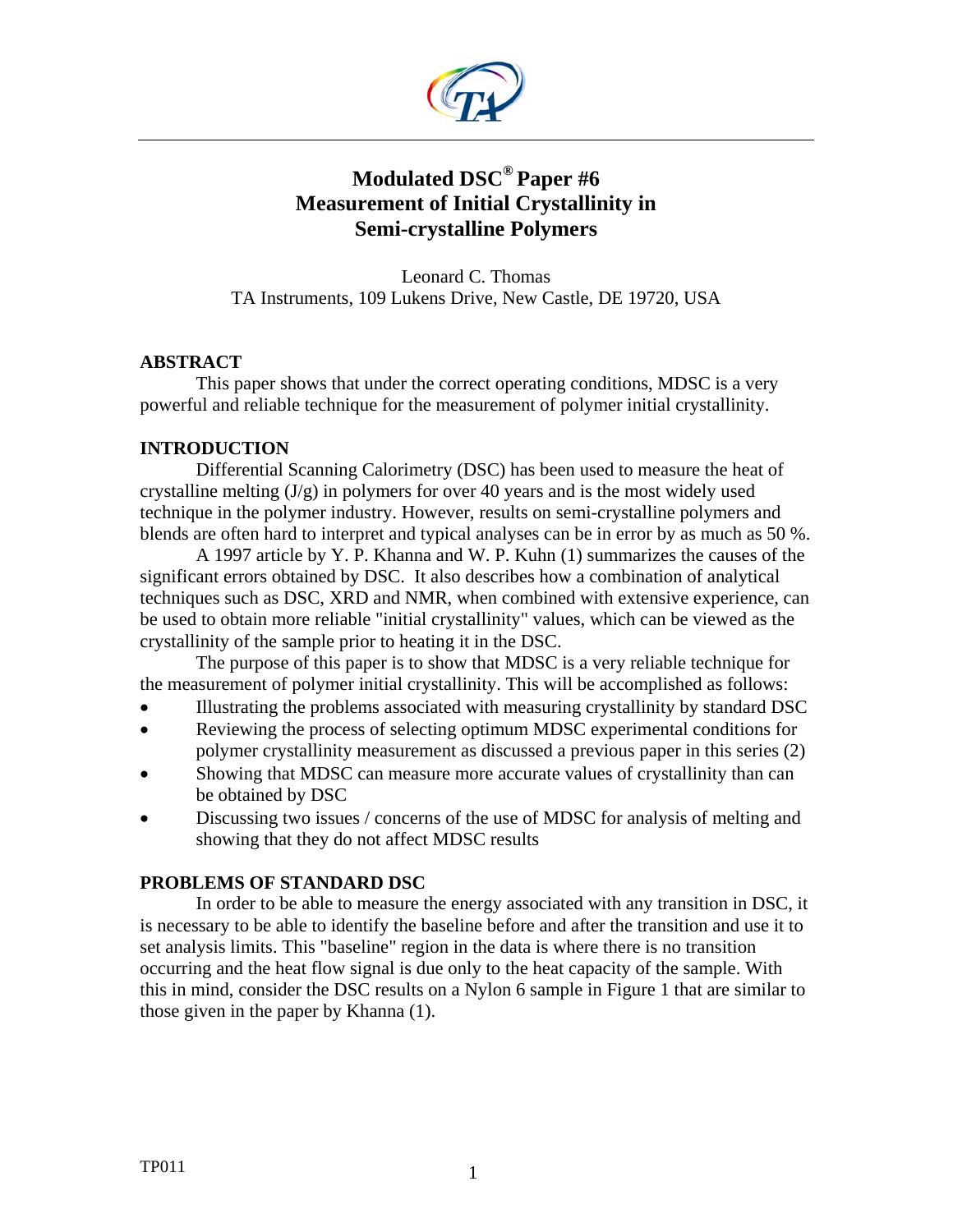

The data in Figure 1 shows a DSC heat flow signal for Nylon 6 plotted at two different sensitivities. The plot illustrates two possible approaches to measuring the crystallinity of the sample. The top example (green trace) assumes that the region between about 75 °C and 175 °C is a baseline where there is no transition. The relative crystallinity in J/g would be calculated by subtracting the area of the cold crystallization peak (19.8 J/g) from the melting enthalpy of 72.4 J/g. This produces a crystallinity value of 52.6 J/g. The lower example assumes that the region between the cold crystallization and melting peaks is not a baseline region but the heat capacity baseline is linear over the temperature range from about 35  $\degree$ C to 230  $\degree$ C. Using this baseline to integrate the sum of the crystallization and melting peaks produces a crystallinity of 21.7 J/g, which is only 40 % of the value obtained in the first approach. Which approach is correct? The answer is that neither are correct but the value of  $21.7 \text{ J/g}$  is much closer to the real value, as will be illustrated later using MDSC<sup>®</sup>.

There are at least two causes for the large difference in results. The first is due to the fact that most semi-crystalline polymers undergo what Khanna terms "silent crystallization" as they are heated. Secondly, DSC has the ability (or limitation) of being able to measure only the sum of all heat flow events occurring at a particular time and temperature. This means that the endothermic melting of some crystals hides the exothermic crystallization of others. An experienced analyst using a DSC that has a stable baseline can often determine if a sample is developing additional crystallinity as it is heated by comparing results of the as-received sample with those of the same sample after it has been slowly cooled ( $\leq 10$  °C/min) from a temperature above the melt. This is illustrated in Figure 2, which compares results on the Nylon 6 sample from Figure 1 with those obtained after cooling it at 10 °C/min.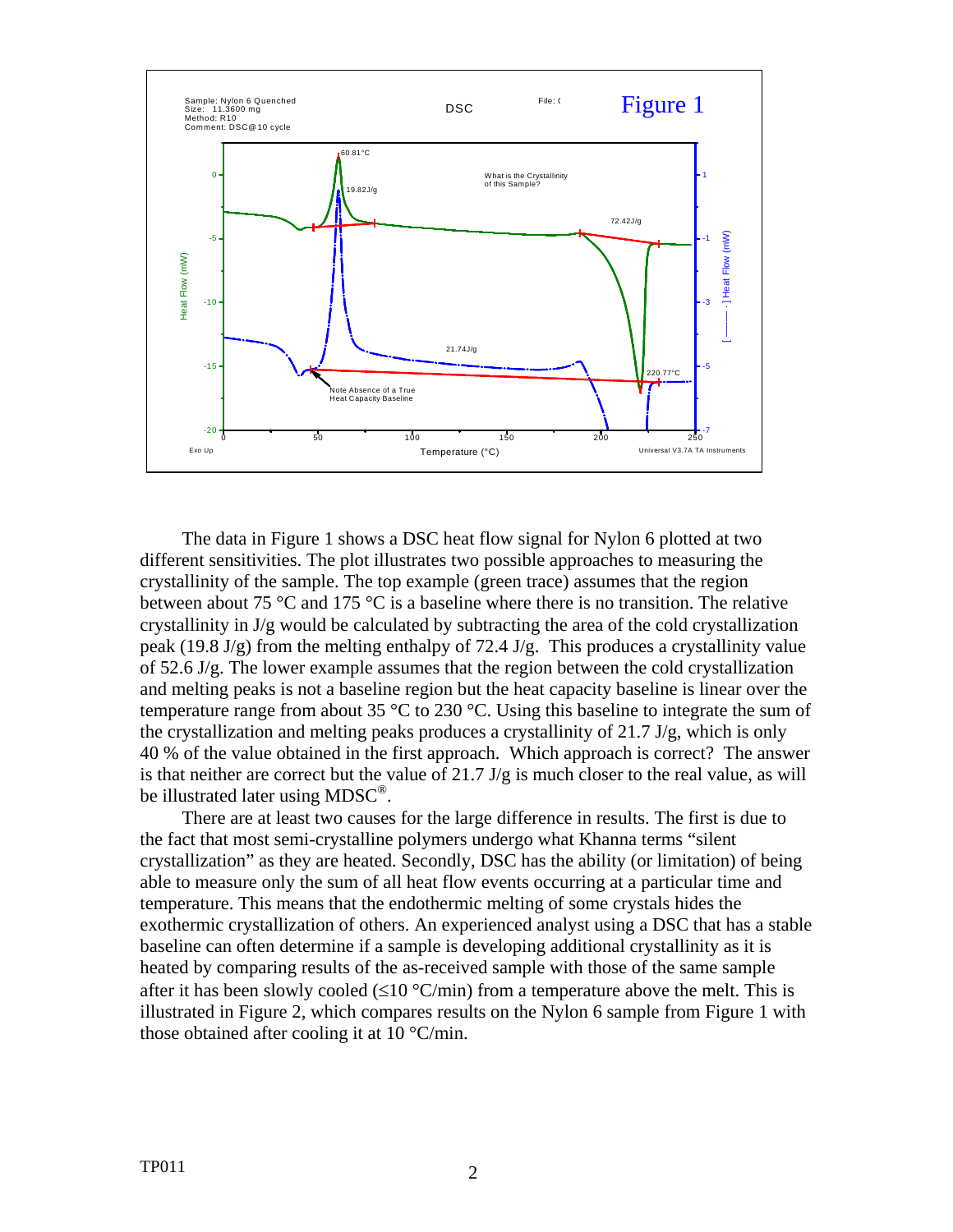

When comparing the results in Figure 2, the assumption is that a sample cooled slowly from the melt is already highly crystalline and will not develop much additional crystallinity as it is heated in the DSC. There are at least two significant points to be made from this comparison.

• A quench-cooled sample should have lower crystallinity and, therefore, a higher heat capacity than a slow-cooled sample. This higher heat capacity should result in a more endothermic baseline. A comparison of the heat flow signals in the region between 50 and 200 °C shows that the quench-cooled sample has a less endothermic baseline over this entire region, which can only be caused by ongoing exothermic crystallization as the sample is heated.

A sample cooled at 10  $^{\circ}$ C/min should have more perfect crystals than a quenchcooled sample and therefore, the onset of melting should be at a higher temperature. The results in Figure 2 show that the sample cooled at 10 °C/min begins to melt as low as 150 ºC, which is as much as 50 °C lower than the quench-cooled sample. This is just the opposite of what is expected. Since DSC can only see the sum of all heat flows, it cannot detect the true onset of melting because it is hidden by the stronger, exothermic crystallization and crystal perfection which occur as the sample is being heated.

## **SELECTING MDSC EXPERIMENTAL CONDITIONS**

A more detailed discussion on the process of selecting optimum MDSC experimental conditions can be found in the third paper in this series entitled Optimization of MDSC Experimental Conditions (2)*.* The key points for the analyst to remember include the following:

- The modulation period (seconds) must be sufficiently long so that there is enough time for heat to flow between the sensor and the sample.
- The modulation amplitude  $(\pm \degree C)$  must be sufficiently large to provide good sensitivity but not so large that it will reduce resolution.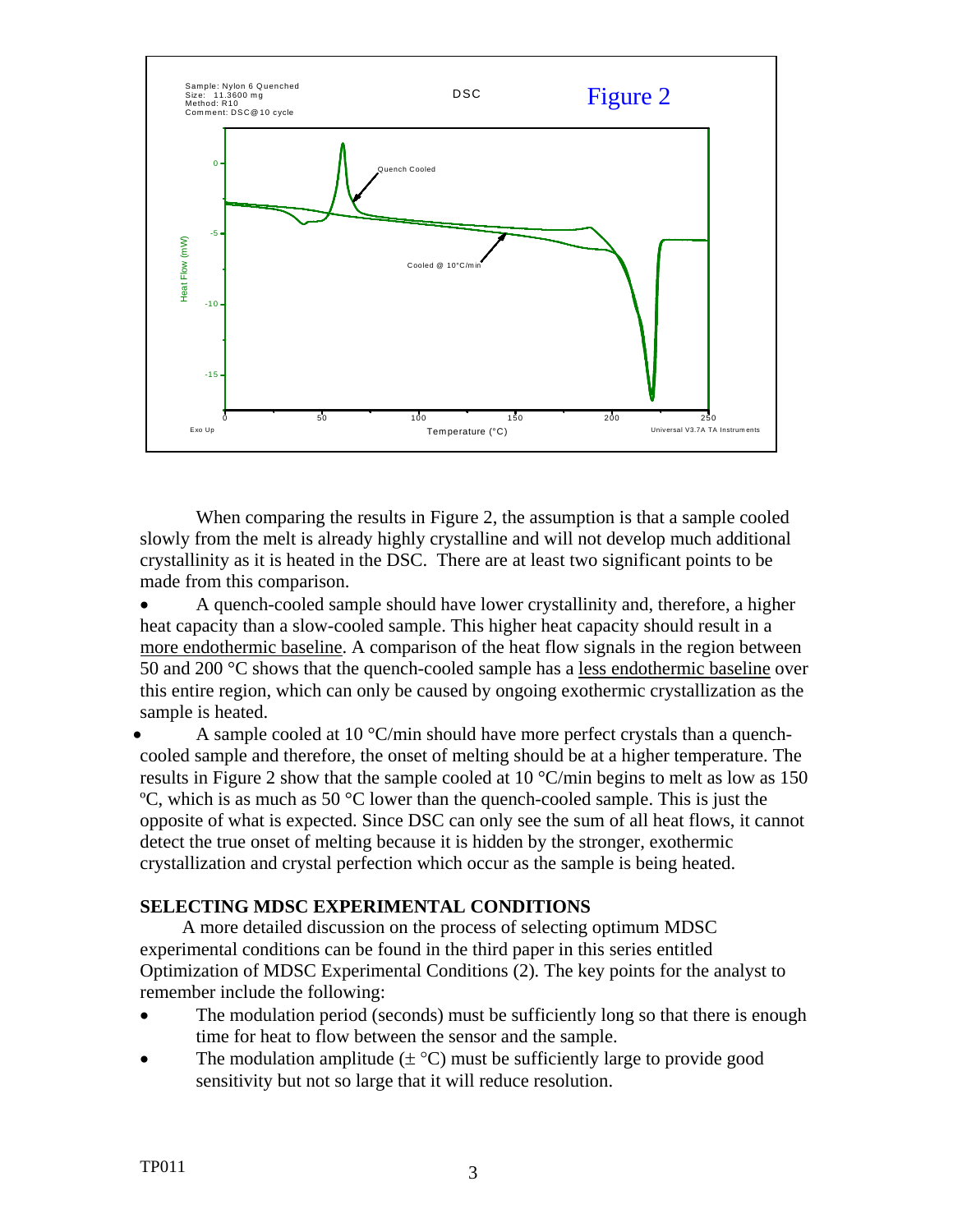The average heating rate ( $\degree$ C/min) must be slow enough to provide a sufficient number of modulation cycles over transitions of interest.

Applying these guidelines to the analysis of polymer crystallinity, the following conditions are recommended:

# **Modulation Period**:

- Crimped pans: 40 seconds for the Q100 and Q1000 DSC and 60 seconds for the older 2910 and 2920 models.
- Hermetic pans: 60 seconds for Q100 and Q1000, and 80 seconds for the 2910 and 2920 models.
- Modulation Amplitude: Use the value indicated in the table below once an average heating rate is selected (or use a template provided in the software for the Q Series DSCs)
- Average Heating Rate: Sufficiently slow to obtain a minimum of 4 modulation cycles at half-height of the melting peak as illustrated in Figure 3.
- Sample Size: 10-15mg (keep sample thin)

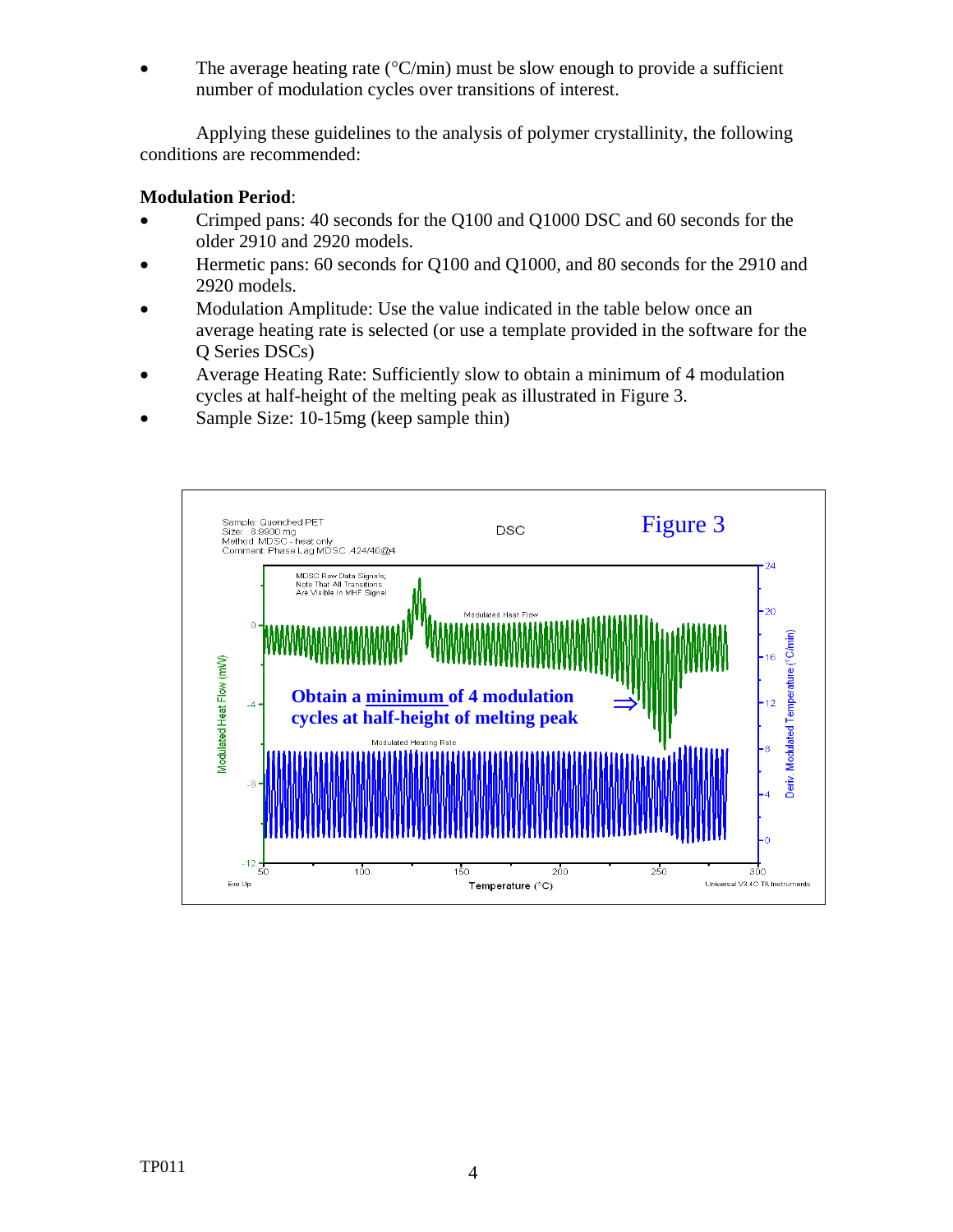| <b>Table of Amplitude Values Used to Create Heat-Iso (No</b><br><b>Cooling) Temperature Modulation</b>                                                                                               |       |       |       |       |       |       |            |
|------------------------------------------------------------------------------------------------------------------------------------------------------------------------------------------------------|-------|-------|-------|-------|-------|-------|------------|
| Period (sec)                                                                                                                                                                                         |       |       |       |       |       |       |            |
|                                                                                                                                                                                                      | 40    | 50    | 60    | 70    | 80    | 90    | <b>100</b> |
| 0.1                                                                                                                                                                                                  | 0.011 | 0.013 | 0.016 | 0.019 | 0.021 | 0.024 | 0.027      |
| 0.2                                                                                                                                                                                                  | 0.021 | 0.027 | 0.032 | 0.037 | 0.042 | 0.048 | 0.053      |
| 0.5                                                                                                                                                                                                  | 0.053 | 0.066 | 0.080 | 0.093 | 0.106 | 0.119 | 0.133      |
| 1.0                                                                                                                                                                                                  | 0.106 | 0.133 | 0.159 | 0.186 | 0.212 | 0.239 | 0.265      |
| 2.0                                                                                                                                                                                                  | 0.212 | 0.265 | 0.318 | 0.371 | 0.424 | 0.477 | 0.531      |
| 5.0                                                                                                                                                                                                  | 0.531 | 0.663 | 0.796 | 0.928 | 1.061 | 1.194 | 1.326      |
| This table is additive, i.e. the heat only amplitude for a period<br>of 40 sec and heating rate of $2.5^{\circ}$ C/min. is the sum of the<br>values for $2.0^{\circ}$ C/min and $0.5^{\circ}$ C/min: |       |       |       |       |       |       |            |
| Amplitude (40s, $2.5^{\circ}$ C/min) = 0.212 + 0.053 = $\pm$ 0.265 $^{\circ}$ C                                                                                                                      |       |       |       |       |       |       |            |

The experimental conditions used for the data in Figure 3 were a period of 40 seconds, a heating rate of 4  $^{\circ}$ C/min and an amplitude of 0.424  $^{\circ}$ C. Note that the above table does not list a  $4 \text{°C/min}$  heating rate. However, the table is linear as indicated and the value provided for 2 °C/min was doubled and used. These conditions provide only a positive heating rate with no cooling as can be seen in the heating rate signal of Figure 3.

## **ACCURACY OF THE MDSC CRYSTALLINITY MEASUREMENT**

One of the difficulties in illustrating the problems of standard DSC or the improved capability of MDSC is that there are no polymer standards for crystallinity. However, this problem is easily overcome by using two polymers that are known to have no crystallinity. These are Polycarbonate (PC) and quench-cooled Polyethylene Terephthalate (PET). The sample is "quench-cooled" by heating it to 275  $\degree$ C for 5 minutes and then removing it from the DSC cell at that temperature and placing it on a metal surface at room temperature. This provides an effective cooling rate of several thousand degrees per minute to a temperature below the PET Tg that is near 70  $^{\circ}$ C.

Since the PET crystallizes as it is being heated, it shows a very clear melting peak above 200  $\degree$ C as seen in Figure 4. In this particular example, the sample pan contains both PC (10.40mg) and PET (13.60mg), which are separated with a 1mg piece of aluminum foil. The PC is amorphous and has a glass transition is near 140  $^{\circ}$ C. This transition is not seen in the DSC data in Figure 4 because of the cold crystallization peak in the PET that occurs over the same temperature range. Remember, DSC can only measure the sum of all heat flows.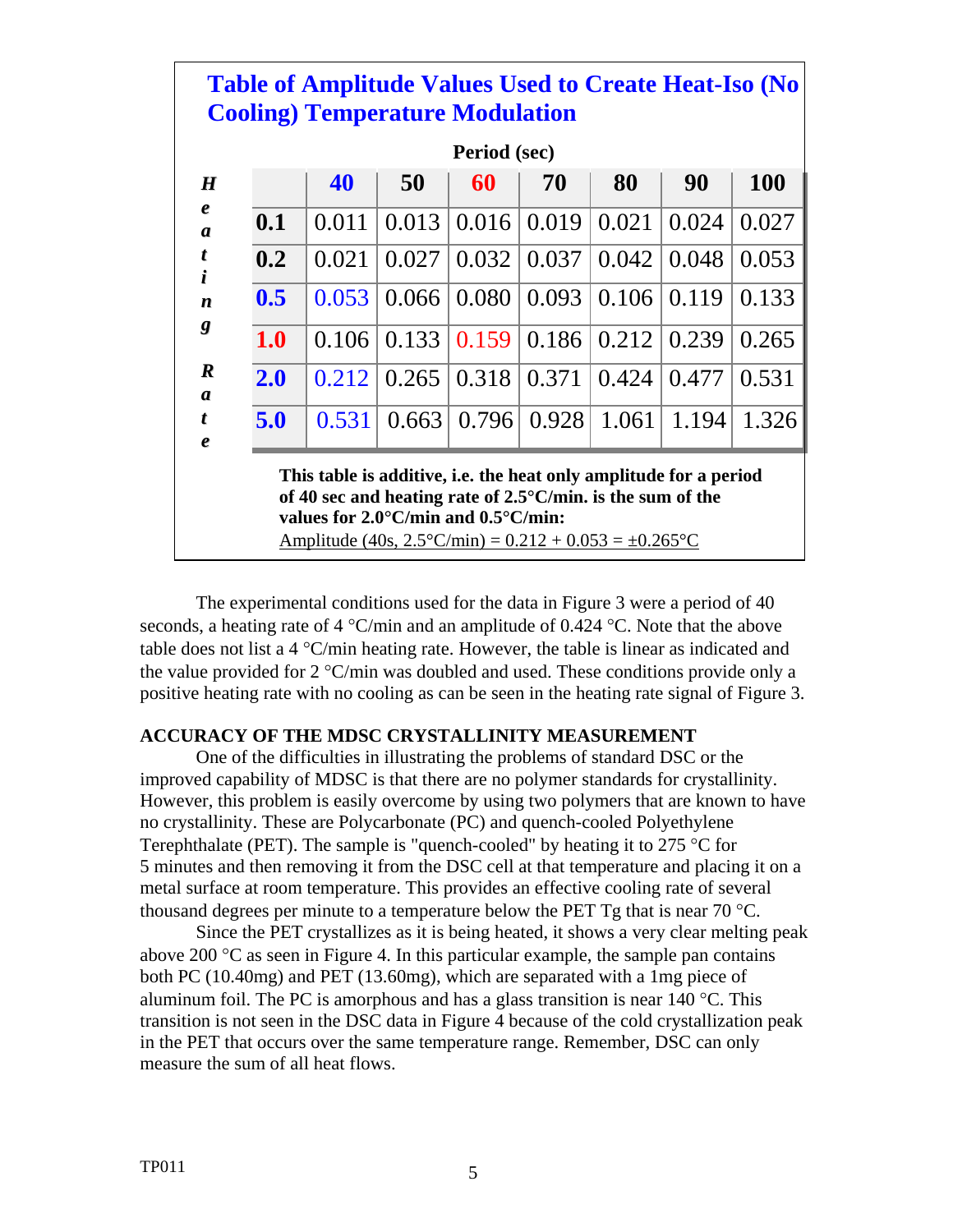

As with Figure 1, the data is plotted twice and analyzed in two different ways. In both cases, a crystallinity value of 12-13 J/g is obtained. This is a very large error since the crystallinity of the mixture of PC and PET is known to be zero. It is not surprising that such a large error would occur with DSC because it cannot even detect the glass transition of the PC near 140 °C.

MDSC analysis of the same sample is shown in Figure 5. The MDSC Total signal (green) is essentially identical to that from standard DSC and shows only the sum of all heat flow. The Reversing signal (blue) contains heat capacity, changes in heat capacity (i.e. glass transitions) and most melting. Clearly seen are the glass transition of the PET around 70  $\degree$ C, the glass transition of the PC near 140  $\degree$ C, and melting of the PET between 150 and 270 °C respectively. The Nonreversing signal (brown) contains time-dependent or kinetic processes. It shows enthalpic recovery at the PET glass transition, cold crystallization of the PET starting just above  $110^{\circ}$ C and "crystal perfection" from just above the cold crystallization to the end of the melting peak near 270 °C. "Crystal Perfection" is the process of the smallest, least perfect crystals melting at temperatures below the thermodynamic melting point and then crystallizing and melting one or more times as sample temperature increases.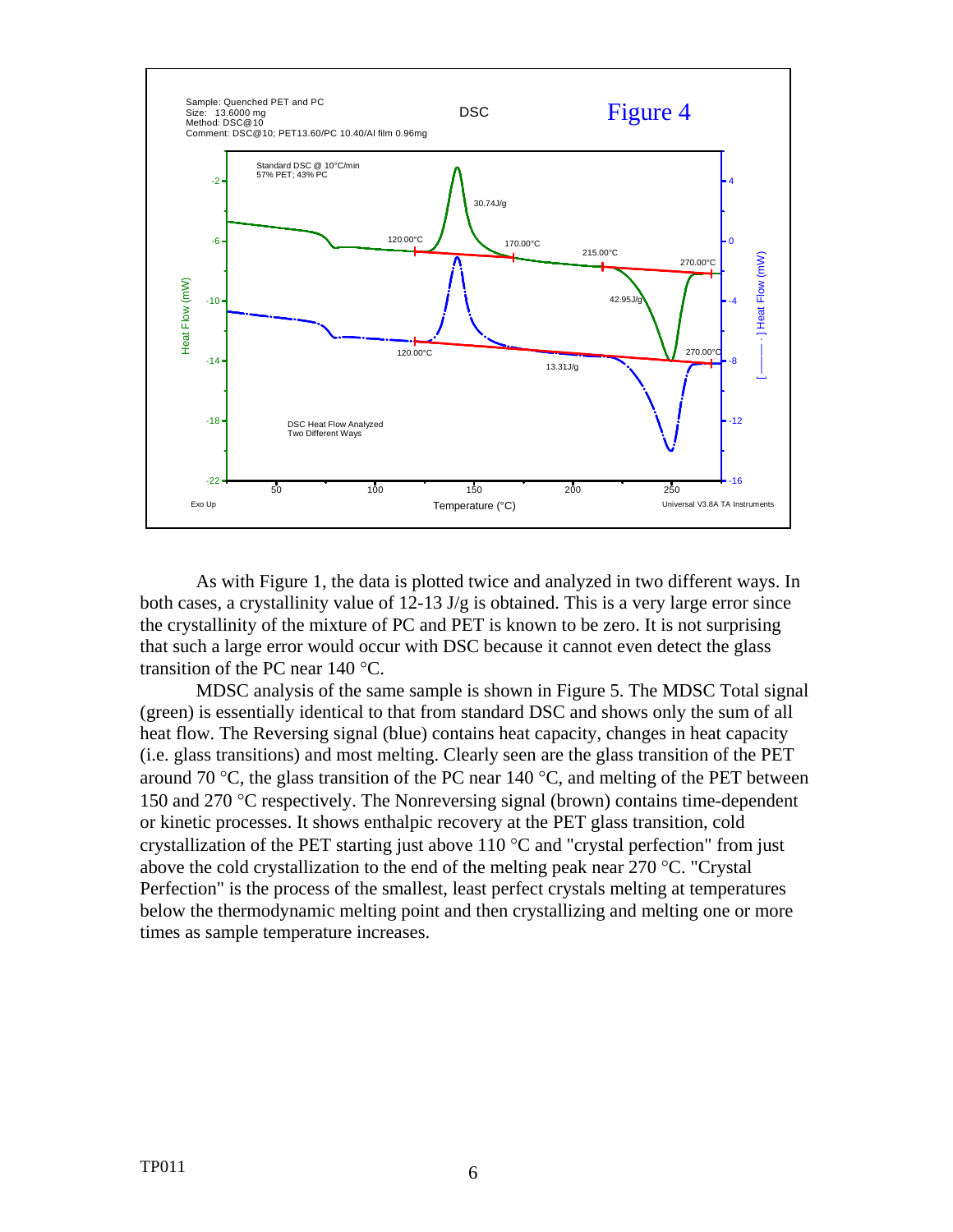

Initial crystallinity from MDSC data is always calculated from the sum of all melting and crystallization observed in the Reversing and Nonreversing signals. Therefore, there is no effect of some melting occurring in the Nonreversing signal as seen in Figure 5 near 260 °C. Integration of heat flow in the Nonreversing signal should begin at a temperature prior to any observed exotherm and end at a temperature above the melting peak. From Figure 5, this provides a value of 95.1 J/g. Integration of the Reversing signal should begin prior to any observed endothermic melting and end at a temperature above the melting peak. This provides a value of 93.6 J/g in Figure 5. Since crystallization is exothermic and melting is endothermic the sum of the integrations provides a value of just 1.5 J/g which is within experimental error of the known value of zero crystallinity.

Two additional points can be made from the MDSC data.

- Melting can be seen as low as 150  $\degree$ C in the Reversing signal while it is not observed in the Total signal until almost 225 °C due to the crystal perfection process.
- Since crystal perfection starts when the smallest crystals begin to melt, the first sign of exothermic crystal perfection in the Nonreversing signal can be used to assist with detecting the onset of endothermic melting in the Reversing signal.

As shown in Figures 1 and 2, it is very difficult to use DSC for measurement of crystallinity of Nylon 6 that has been cooled rapidly from a temperature above its melting point. Possible DSC crystallinity results ranged from 21.7 to 52.6 J/g. The MDSC results in Figure 6 show a more accurate value of only  $13.1$  J/g and indicates that the melting process begins close to 100 °C in the Reversing signal as compared to 200 °C in the Total signal.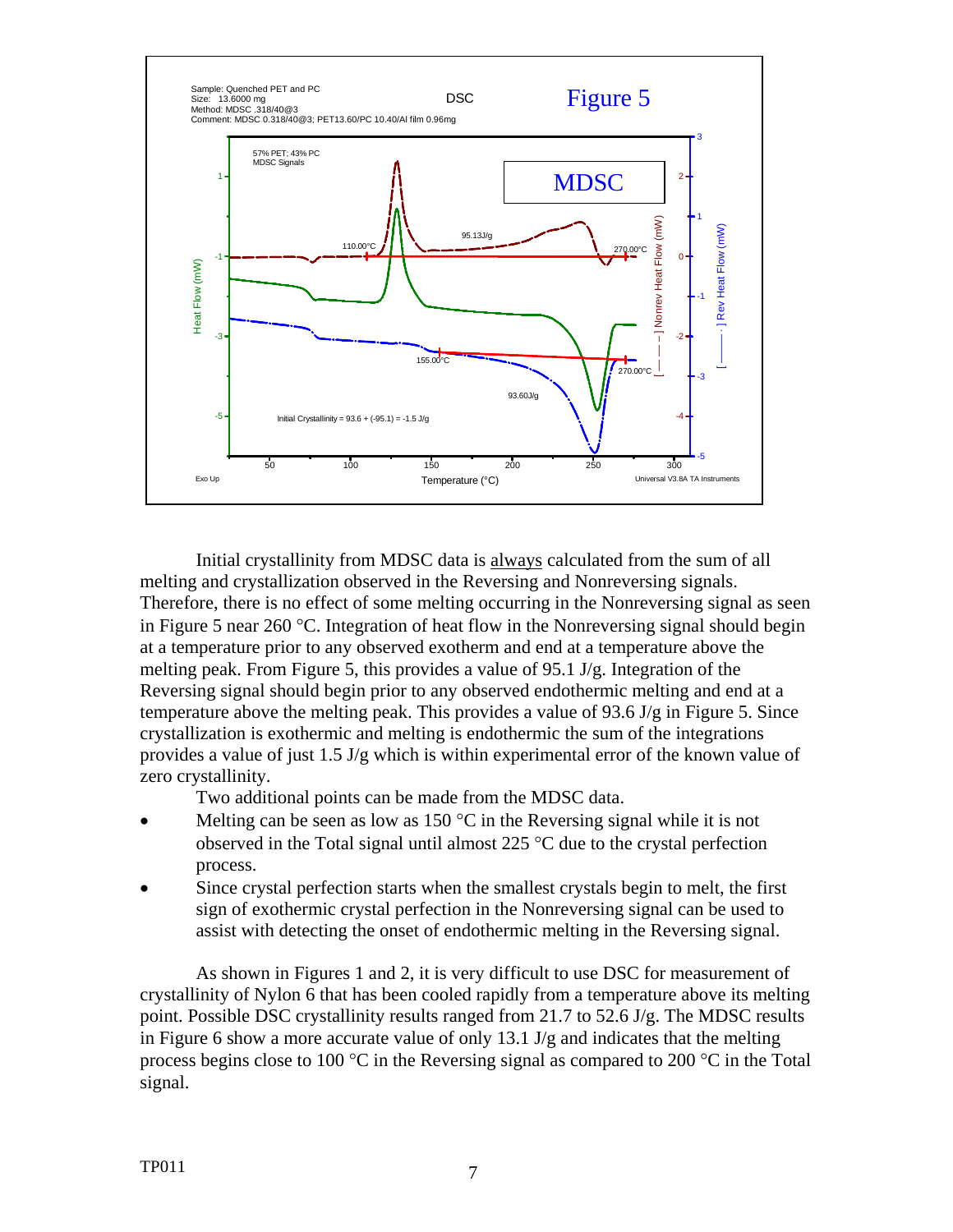

# **TWO THEORETICAL ISSUES / CONCERNS ABOUT USE OF MDSC FOR THE MEASUREMENT OF INITIAL CRYSTALLINITY Sample Temperature Cannot Be Modulated During the Melting Process**

This is true only for relatively pure materials that melt over a narrow  $(5{\text -}10^{\circ}C)$ temperature range (metals, chemicals and pharmaceuticals drugs). Polymers melt over a broad temperature range due to distributions in molecular weight and crystal size, and there is no problem with modulating sample temperature during the melting process.

# **The Areas of the Crystallization and Melting Peaks in MDSC Results Change With Changes in MDSC Experimental Conditions**

This is also true but has no effect on the measured initial crystallinity as long as it is calculated from the sum of all melting and crystallization observed in the Reversing and Nonreversing signals. Since the Nonreversing signal measures time dependent process, the amount of melting observed in the Nonreversing signal increases whenever:

- Sample weight or thickness are increased (time for heat flow increases)
- The modulation period (time of each modulation cycle) is decreased
- The modulation amplitude is increased to cause cooling during the temperature modulation (less time for heating during each modulation cycle)
- The average heating rate (time vs. temperature) is decreased

## **SUMMARY**

Modulated DSC is a very reliable technique for the measurement of initial crystallinity in polymers. The ability to separate the melting and crystallization processes into two different signals permits accurate selection of baselines and thus superior choice of integration limits for quantitative crystallinity measurements. MDSC overcomes the natural limitation of DSC, which has the ability to only measure the sum of all heat flows.